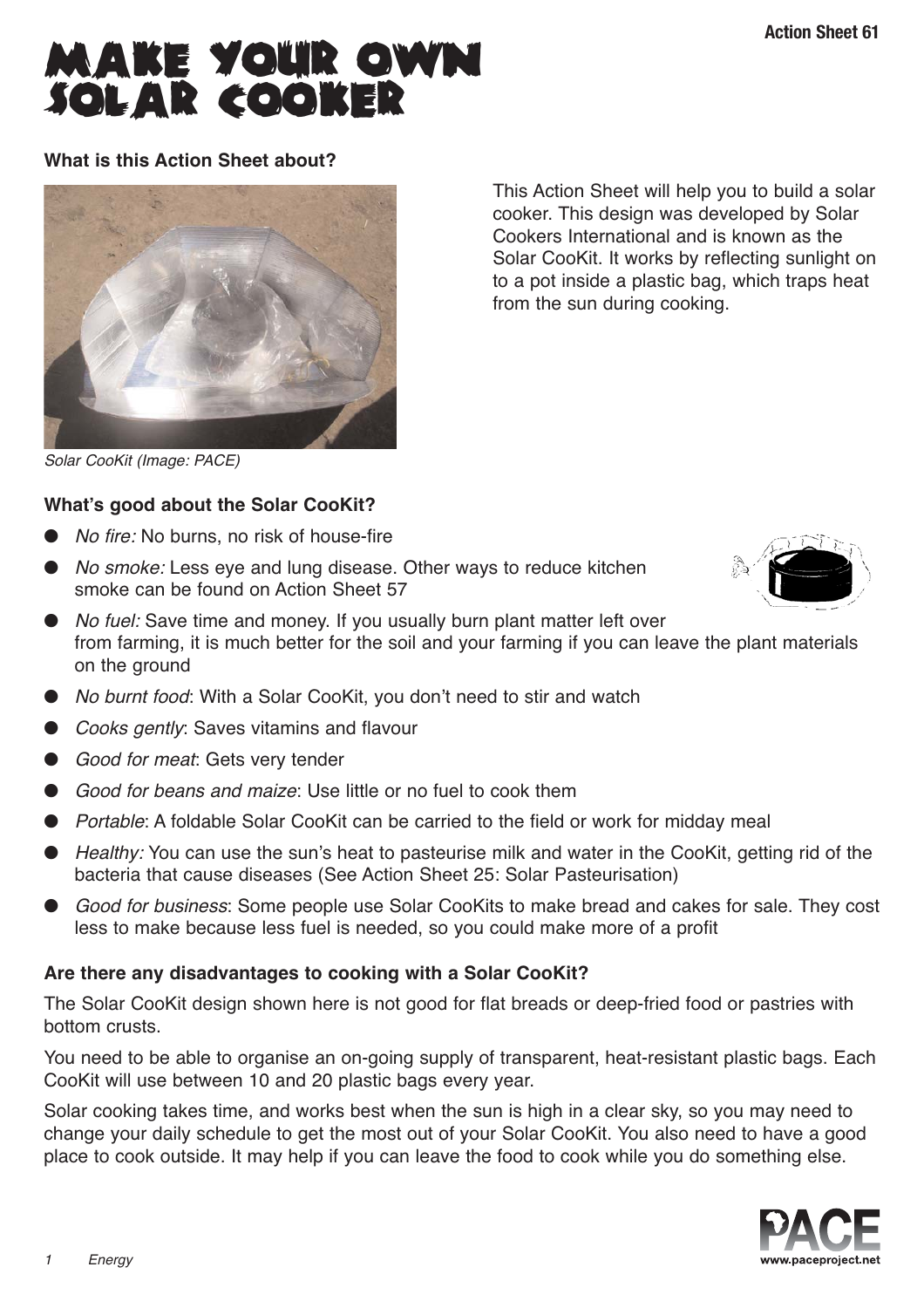# **How do you make a Solar CooKit?**

This design is large enough to cook one large pot of food for about 6 people.

## **Materials:**

#### **For the reflector:**

Corrugated cardboard (carton board) – 0.9 x 1.2 m Aluminium foil (0.3 x 3m) Glue (non-toxic, water based, diluted 1:1 with water) Paintbrush Utility knife or cutting device Pencil, pen or other marking device Large rule or other straight edge

#### **For use when cooking with the reflector:**

- Three big stones to hold reflector down on a windy day
- A black pot with a black lid to absorb sunlight and food  $-$  a wide shallow thin metal pot with a tight-fitting lid is best. You can paint the pot black yourself. Paint the tops and sides of the pot (outsides only). Use any non-toxic paint, but dry in the sun until the paint smell has gone. Make sure the lid of the pot fits well. Some people have experimented with paint made of wheat-paste and soot.
- A clear heat-resistant plastic bag

(Optional) For fastest cooking, raise the pot on three small sticks or stones, or simply some twisted old cloths or cooking bags.

# **Construction:**

## **1.** *Draw cut and fold lines on the cardboard as shown below*



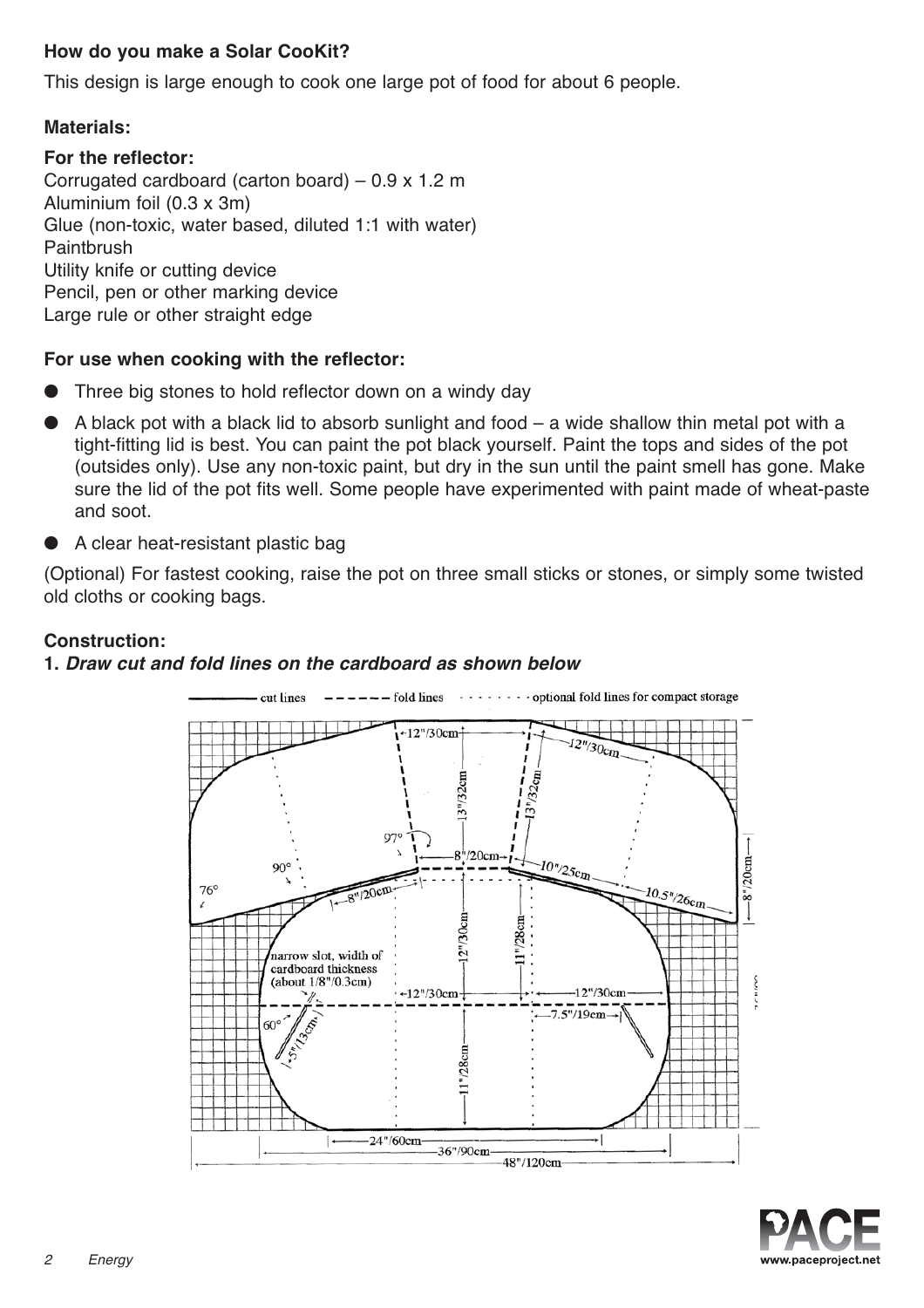# *2. Cut out the CooKit shape and slots*

Cut out the CooKit shape and the two 60º angled slots in the front panel. Be sure to make the slots narrow so the 76º angled corners from the back panel fit snugly to hold up the front panel.

# *3. Score the fold lines*

With a blunt edge, such as a wooden spoon handle, score the fold lines. Make straight folds by folding against a firm straight edge. Only score the optional fold lines if you intend to fold the CooKit for compact storage.

## *4. Glue foil on CooKit*

Using a paintbrush, spread the glue/water mixture on the dull side of aluminum foil and press the glued sheets of aluminum foil tightly and smoothly like wallpaper onto one entire side of the CooKit. A few wrinkles won't hurt.

#### *5. Leave flat until dry. Trim any excess foil*

#### *6. Set up the CooKit*

Assemble the cooker in a shaded area, to avoid dazzling your eyes. Lay the panel flat with shiny side up, and the wide back panel away from you. Tilt the back panel towards you and carefully slide the ends of its flaps into the slots on the shorter front panel that is nearest to you. As you do this, you will also need to tilt the front panel up. Clamp the inserted flaps, on the underside of the front panel, using clothespins or similar device. You are ready to cook!



#### **When can I use the CooKit?**

You can use the CooKit whenever the length of your shadow on the ground is shorter than your height. This tells you that the sun is high enough in the sky. Cooking is not possible on cloudy days, very early in the morning, or after the sunset.



Cooking in the field (Image: Sarah Watson, PACE)

# **Where should I use the CooKit?**

Put the cooker in a sunny place, free from wind and shadows, where your food will be safe. To help with this, some people cook together, so that one person watches several cookers. Some people cook on a flat roof. Some build a sunny secure enclosure. Some people fold up the CooKit and carry it with them to where they will be working that day.

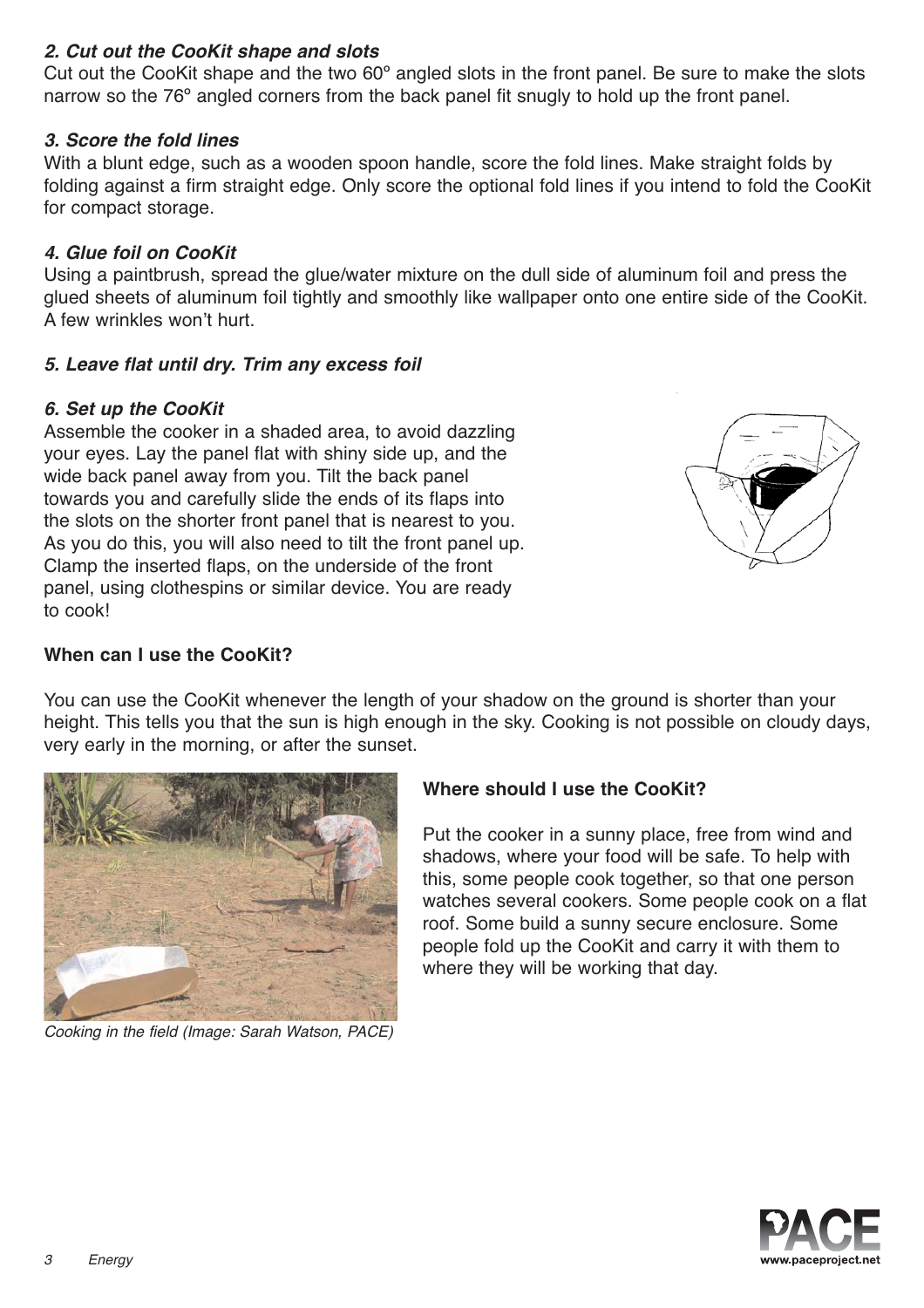# **How do I cook with the CooKit?**



Put food in the dark-coloured pot. The food should be no deeper than a hand-width.

Put the pot into a plastic bag with the pot rest under the pot and inside the bag. Close the bag with a string or tuck the open end in under the pot. Leave a little air in the bag so the bag mostly doesn't touch the pot lid.

Pot rests can be made of….



Twisted plastic bags: Sticks: Sticks: Sticks:







Stand in front of the reflector to block the sun and avoid glare to your eyes. Some solar cooks wear sunglasses! Place the pot on the pot rest in the middle of the reflector. Adjust the front panel to shine extra light on the pot (see below) and leave to cook for several hours until done. No need to stir!

When checking food, use a pot holder to protect your hands from the hot pot. Avoid steam burns by sliding the lid toward you so that the steam goes away from you.



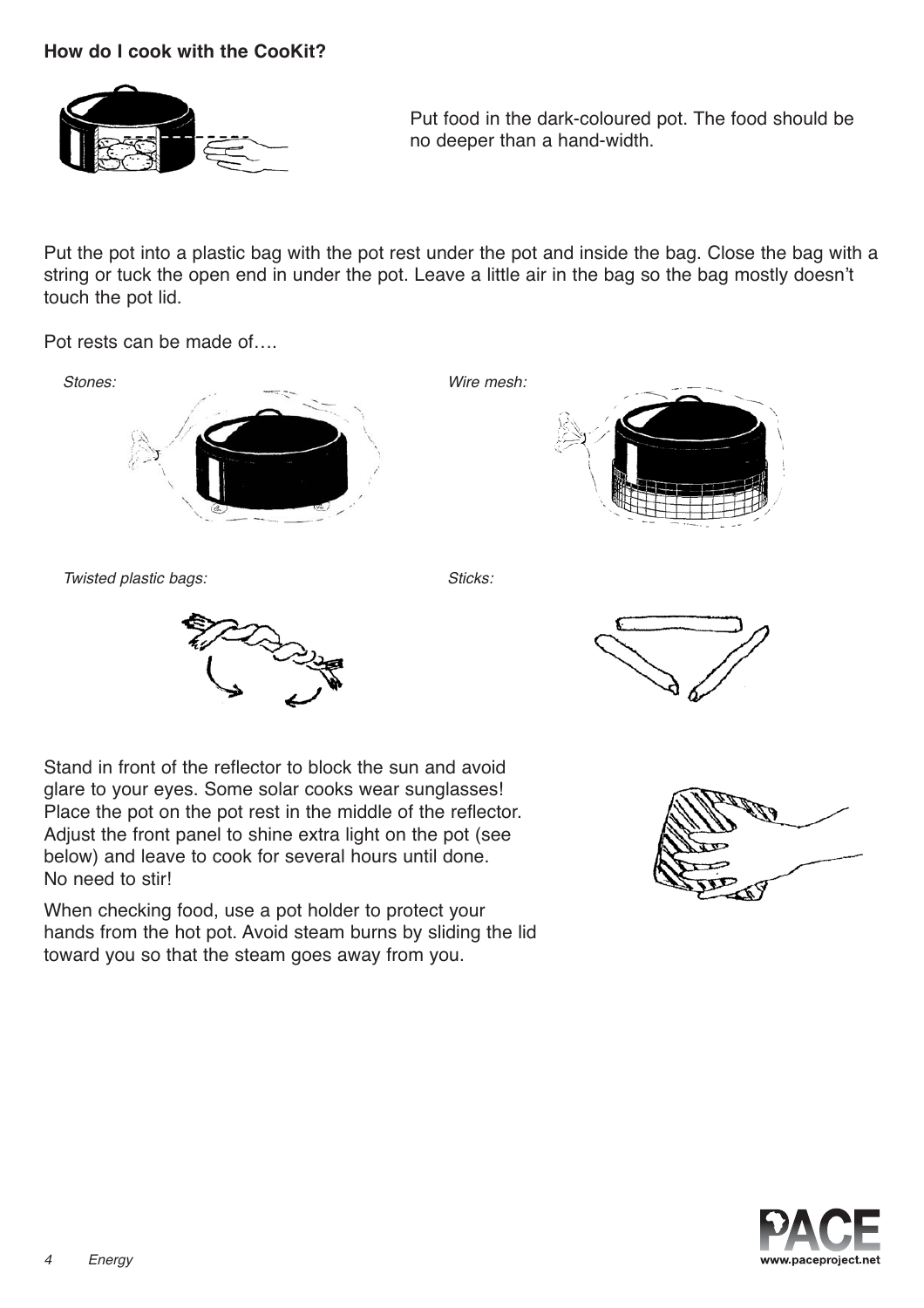# **What can I cook with the CooKit?**

Almost anything! Experiment! You can put all the ingredients in at once!

Heat dried grains, pre-soaked beans, or rice with water and cook without stirring

- Rice: 1 measure of water to 1 measure of rice
- Maize meal: 2 measures or less of water to 1 measure of maize meal
- Pre-soaked beans: Add water so it is just a little above the beans
- Pasta: Heat water first, then add pasta and return to solar cooker for about 15 minutes

Cook fresh meat and vegetables with little or no water. They cook in their own juices.

Bake bread and cakes in dark, covered pots in the middle of the day when the sun is strongest (from 2 hours before midday to 2 hours past midday). Chewy desserts like cookies come out better than crispy ones.

Make tea with half as many tea leaves as usual

# **How long will it take to cook?**

Cooking times vary with time of year, time of day, amount of sun, amount of wind, thickness of pot, amount and size of food, amount of water.

Typical cooking times for 2 kilograms of food are:



Eggs, rice, fruit, above-ground vegetables, fish, chicken



Potatoes, root vegetables, some beans and lentils, most meat, bread



Dried beans, large pieces of meat, soup, stews

Food cooks fastest between 10am and 2pm, when the sun's energy is most intense. Food always cooks faster if it is chopped into small pieces.

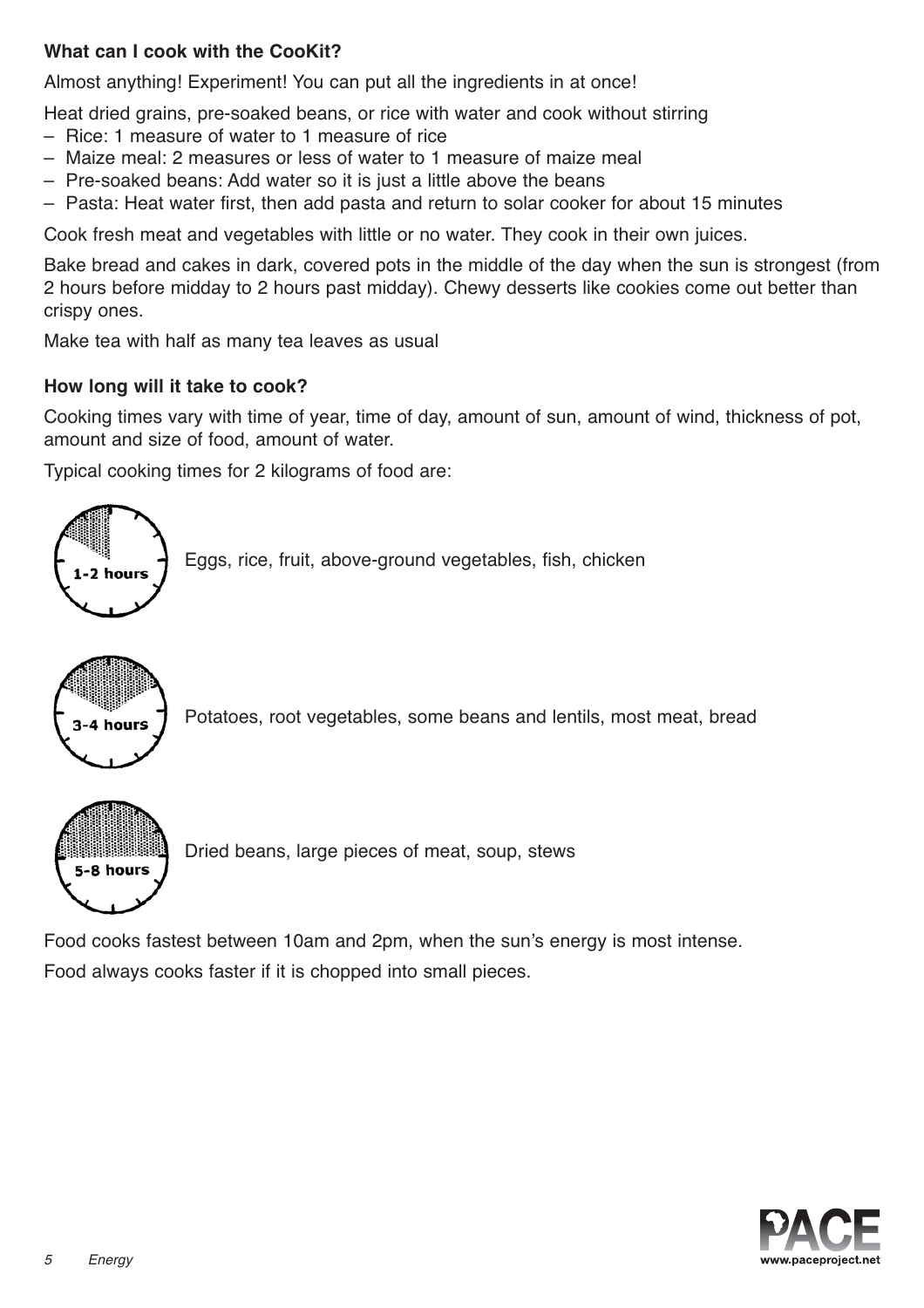# **How should I position the CooKit to catch the most sunshine?**

The CooKit cooks best if the short front panel is facing towards the sun so that the shadows are behind the sides and under the front. Raise or lower the front flap so there is a small shadow, about half its width under it. The flap should be angled higher when the sun is high and lower when the sun is low. You want this flap to reflect the sun, not block it.



As the sun moves through the sky, you can move the cooker to catch the sun. But if you don't have time, just position it to catch the most sun for the time when you are cooking. For example, when cooking a noontime meal in the morning, aim the shorter front panel towards the east or approximately where the sun will be mid-morning and start cooking by 9 or 10am. For cooking an evening meal, aim the front panel to the West, or approximately where the sun will be mid-afternoon and start cooking by 1 or 2pm. If you are leaving the food in the cooker all day, aim the front panel at where the sun will be at noon or early afternoon.

If it is windy, put a rock behind each side wall and under the front reflector. Cooking time will be longer in a strong wind.

# **How should I look after the CooKit?**

After use, wipe the foil gently and fold the CooKit flat. Store it in a safe place away from moisture and animals. If it gets very wet, keep it flat with the shiny side down until it is dry, so it keeps its shape.

Plastic bags: After use, air-dry bags or wipe gently. DO NOT WRING. Store bags flat inside the cooker, and protect from sharp objects. With care, bags can be re-used 10 to 15 times. When the bags have been worn out they can be used to make ropes, mats, baskets, bags, fans and containers.